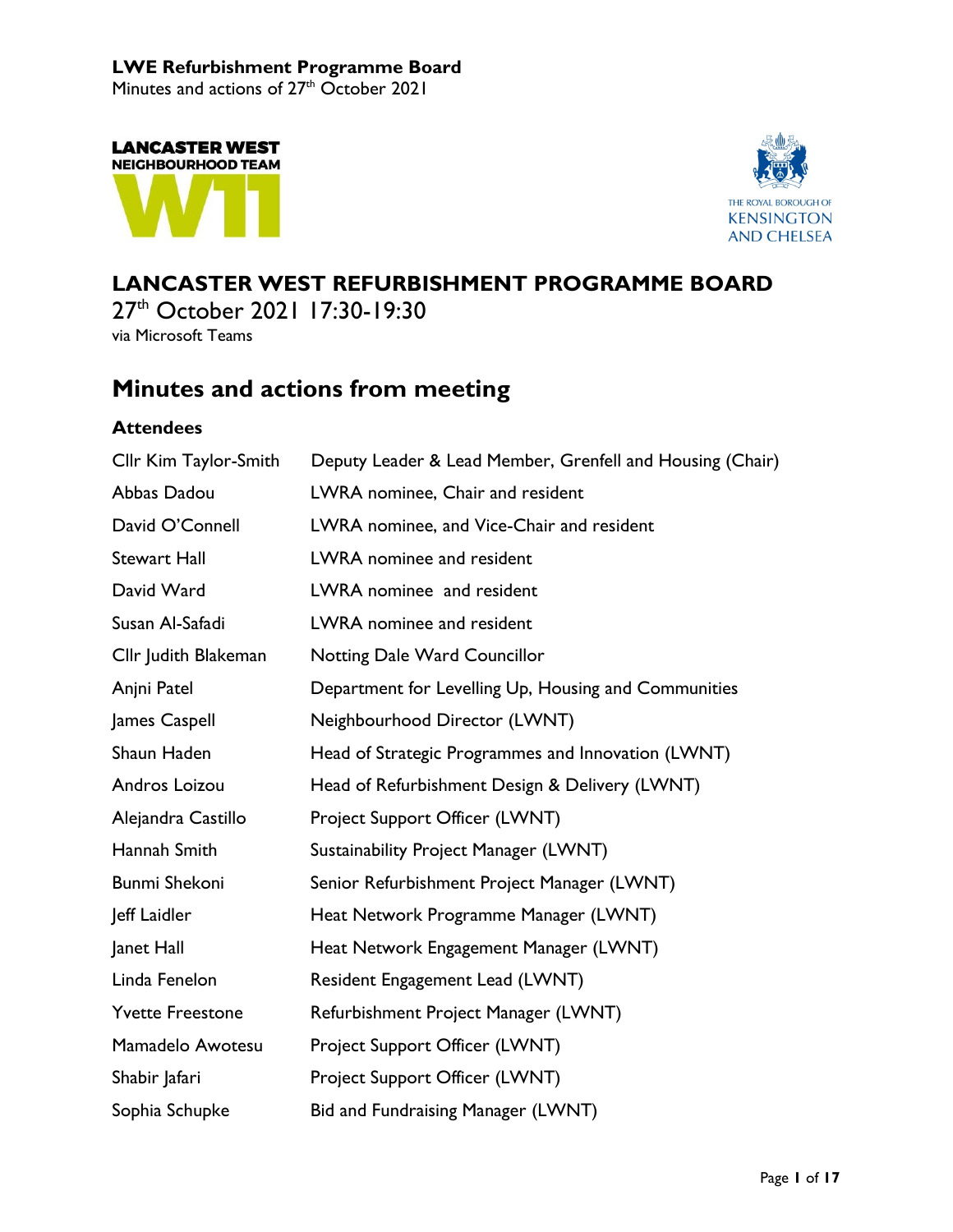Minutes and actions of 27<sup>th</sup> October 2021

| Hibo Yussef                 | <b>Community Development Officer (LWNT)</b>         |  |  |
|-----------------------------|-----------------------------------------------------|--|--|
| <b>Apologies</b>            |                                                     |  |  |
| <b>Cllr Robert Atkinson</b> | <b>Notting Dale Ward</b>                            |  |  |
| Nordeen Fahmy               | Head of Community Development & Partnerships (LWNT) |  |  |
| Yasmin Bakali               | Assistant Project Manager (LWNT)                    |  |  |
| <b>Steve Mellor</b>         | Group Finance Manager (RBKC)                        |  |  |

## **1.0 INTRODUCTION**

1.1 Kim Taylor-Smith introduces himself and all attendees to the meeting.

## **2.0MINUTES & ACTIONS**

2.1 No comments for minutes of previous programme board meeting

2.2 All actions from previous meeting picked up in agenda items except Action 3.37 Social use of 3 HRA Baseline units. LWNT to meet with colleagues in RBKC week beginning 01/11/2021 to progress and resolve.

## **3.0PROGRAMME UPDATE**

## **PROGRAMME & PROCUREMENT UPDATE**

- 3.1 **Mechanical & Electrical - Lot 1 (Heating, Hot Water, Ventilation, Electrical, Lighting)** Andros Loizou explained that TACE have provided their Stage 3 report for M&E works which will be incorporated into the Heat Network design. Electrical surveys have been completed. Reports for all blocks to be completed and supplied by mid-November. MVHR options are being explored.
- 3.2 **Lot 2 – (CCTV, door entry, and digital TV services) TGA Consultancy Services.** Andros Loizou explained HikVision are to provide a pilot door entry system which will be installed on the 1 November at Baseline. Fermax is also being explored. CCTV options via HikVision are also being explored.
- 3.3 **Lot 3 – (Treadgold House – Replacement Lift and new lifts in Lot 2) Chapman BDSP -** The lift designs and door entry systems have been presented as part of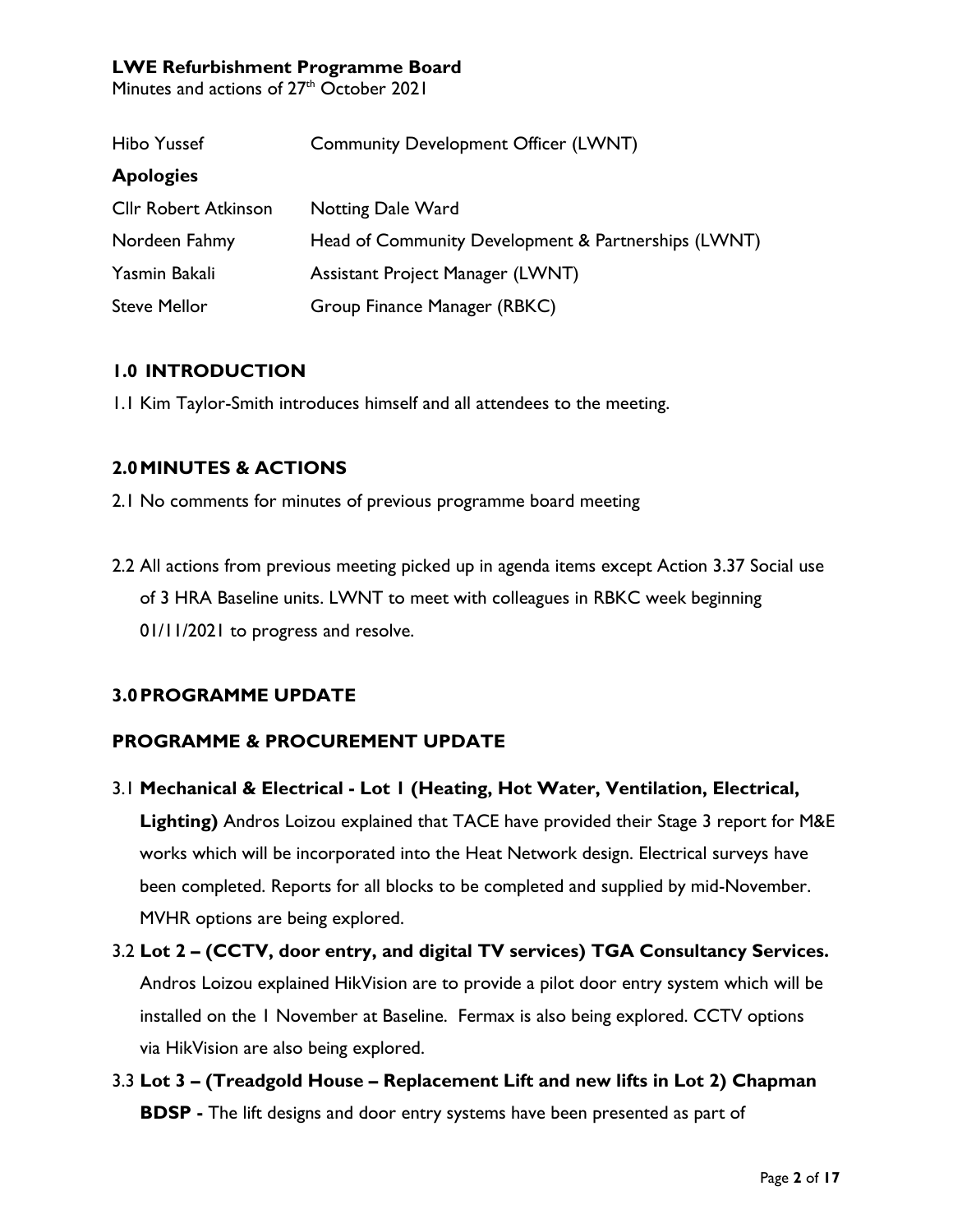Minutes and actions of 27<sup>th</sup> October 2021

the EnergieSprong net-zero refurbishment of the block and so it is incorporated into the overall programme. The works are to be procured next year after Notice of Intention have been issued to the leaseholders

- 3.4 **Multidisciplinary Consultants - Lot 1 Barandon Walk, Testerton Walk and Hurstway Walk - Karakusevic Carson Architects** - Proceeding to Phase 2 of the resident co-design process - Emerging Preferences and Choices – the design options have been developed using the Initial Design Ideas feedback report as a starting point. KCA to provide engagement materials which will include samples, models etc. that residents can feel and use. Resident engagement will commence on Saturday the 23 October. Several window pilots have commenced.
- 3.5 **Lot 2 Camelford Walk, Camelford Court, Clarendon Walk and Talbot Walk - Penoyre & Prasad -** Proceeding to Phase 2 of the resident co-design process - Emerging Preferences and Choices – the design options have been developed using the Initial Design Ideas feedback report as a starting point. P&P to provide engagement materials which will include samples, models etc. that residents can feel and use. Resident engagement will commence on Saturday 23 October.
- 3.6 **Camelford Court Bio-Solar Roof Project** Roof renewal works are progressing on site, as the scaffold is now up, and the strip out phase has begun to replace the existing roof layers. CWG have been reattaching resident satellites to the temporary scaffold to ensure TV signal remains strong during construction. Despite the fact that the insulation delivery has been delayed until the end of November, due to supply chain & delivery issues, CWG are pressing on with stripping out and replacing the vapour control layer (VCL) and have readjusted their programme accordingly. Andros Loizou advised that current delays in supply chain may have knock-on delays into the wider programme.
- 3.7 Cllr Blakeman asked what type of engagement is taking place. Andros Loizou advised a variety including engagement days, workshops, display materialss in Unit 29.
- 3.8 **Clarendon Walk & Talbot Walk Roof Project**. Resident feedback has been incorporated into the final design. Green Homes Grant Project - Tenders to be returned 27 October.
- 3.9 **Lot 3 Morland House & Talbot Grove House - ECD Architects** Proceeding to Phase 2 of the resident co-design process - Emerging Preferences and Choices – the design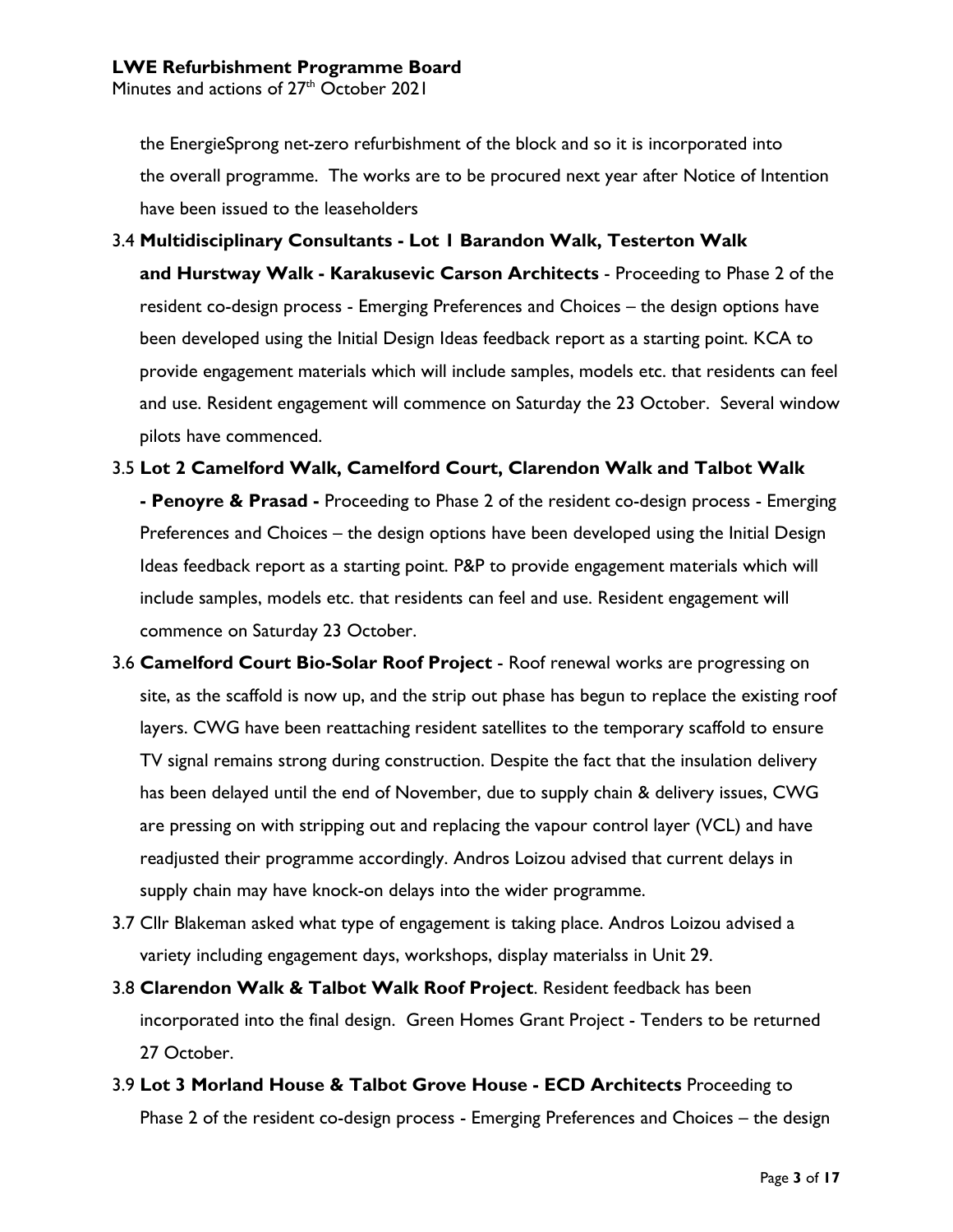options have been developed using the Initial Design Ideas feedback report as a starting point. ECD to provide engagement materials which will include samples, models etc. that residents can feel and use. Resident engagement will commence on Saturday the 23 October.

- 3.10 **Lot 4 Treadgold House - ECD Architects**. The Tender has been issued via the Fusion 21 Framework on Friday 1st October, with tender returns due on the 5 November 2021. Contract award is currently scheduled for January 2022.
- 3.11 **Lot 5 Camborne Mews - ECD Architects.** Proceeding to Phase 2 of the resident co-design process - Emerging Preferences and Choices – the design options have been developed using the Initial Design Ideas feedback report as a starting point. ECD to provide engagement materials which will include samples, models etc. that residents can feel and use. Resident engagement will commence on Saturday the 23 October.
- 3.12 Andros Loizou outlined the **pilot schemes** which are taking place across the estate.
	- 3.12.1 **HikVision Door Entry** To be installed in Unit 29, in Baseline Studios, on the 01 November and will be demonstrated to residents by the end of November.
	- 3.12.2 **411 Testerton Walk** To trial full retrofit measures, that include internal wall insulation, fire safety works, sprinklers, MVHR and full internal refurbishment that includes kitchen and bathroom renewals.
	- 3.12.3 **505 Hurtsway Walk** Installation of new triple glazed windows, MVHR and sprinklers.
	- 3.12.4 **301 Barandon Walk** Installation of new triple glazed windows, MVHR and sprinklers.
	- 3.12.5 **25 Upper Camelford Walk** Removal of step to Front Door Entrance and installation of MVHR
	- 3.12.6 **4 Camelford Walk** Installation of new triple glazed windows.
	- 3.12.7 **54 Verity Close** Full retrofit refurbishment that includes internal and external insulation, renewal of roof, new kitchen and bathroom. Works to be undertaken to aim to achieve EPC Rating of A. Designs to be discussed with residents following pre surveys which have been carried out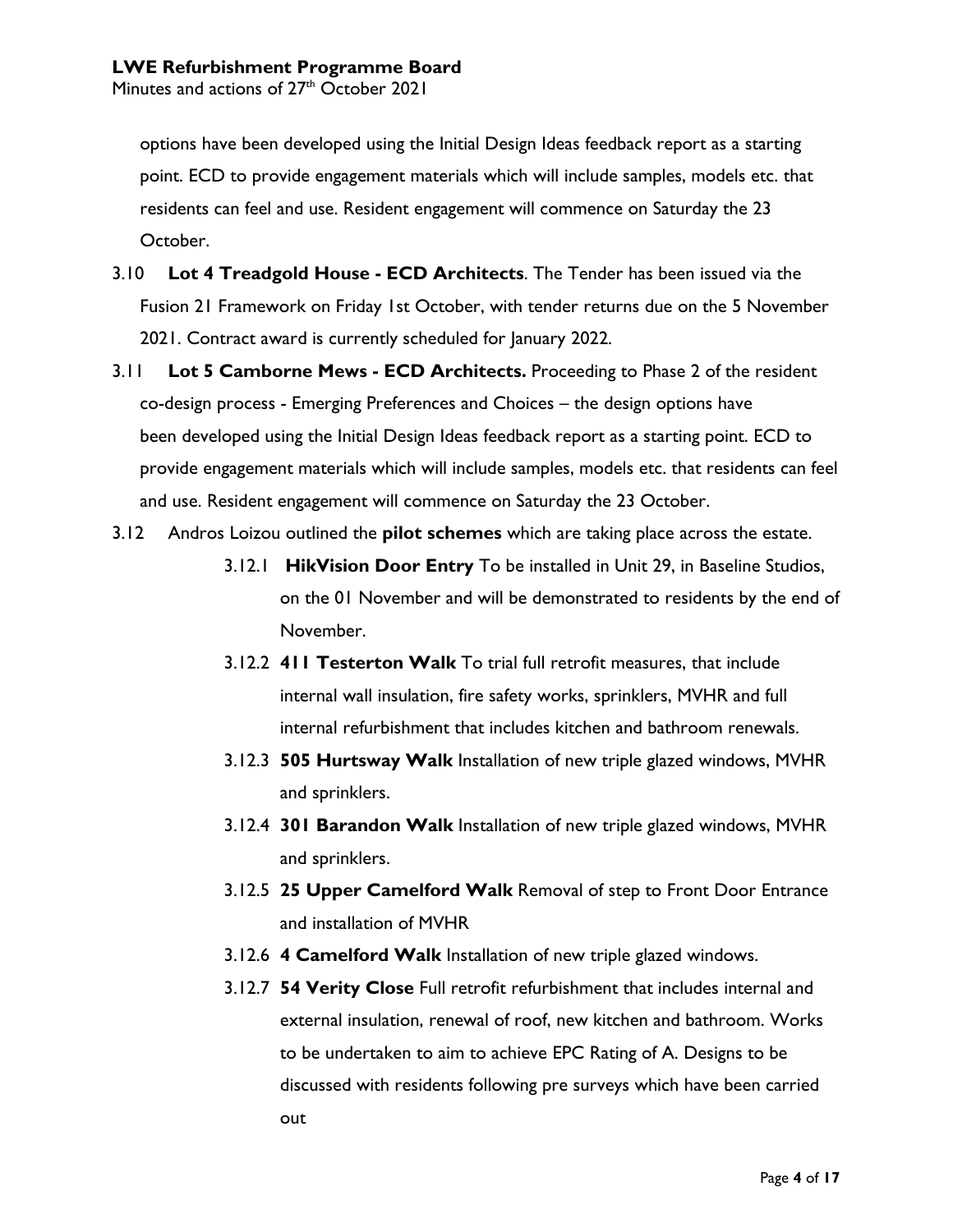- 3.13 David O'Connell observed that there wasn't much engagement on Verity Close at the recent event on Saturday**.** Andros Loizou advised that LWNT were disappointed by what the architects had produced in terms of their project plan. He advised that LWNT are in conversation with the architects about this issue. James Caspell advised that the event in September was driven by the Masterplanning work being undertaken by Arup and not by the refurb team. James Caspell advised that some lots will move at a quicker pace than others for various reasons including technical, supply chain issues. James Caspell advised that LWNT need to be a more assertive as a client on the level of engagement material needed from architects
- 3.14 Stewart Hall asked if residents will be able to choose when they have their digital TV reinstalled as previously when this was done residents were not given the choice of appointments. The outcome was that some residents may have ended up paying for a service that they could not access because the contractor didn't access their home at the time of installation.
- 3.15 Councillor Taylor-Smith asked what future proofing was taking place in terms of satellite dishes and access to digital TV for residents as providers move away from dishes to delivery by broadband. James Caspell advised that TGA are looking into this issue. Fast broadband suppliers have rolled out access across the estate. Longer term LWNT will be making sure future service routes will be plotted in ways which don't disrupt residents as they currently do, meaning future upgrades will be easier to install.
- 3.16 Councillor Taylor-Smith asked if LWNT had worked out the estate wide strategy for CCTV and how this fits into the borough-wide plan. James Caspell advised there has been some initial work done on this. Residents indicate they want a blanket approach. Everything will be cloud based and we are exploring companies such as Hikvision. James Caspell advised that there will be conversations to make sure that the solution on Lancaster West links in with borough-wide provision.
- 3.17 Councillor Taylor-Smith asked about ongoing windows pilots and what systems are currently being looked at. James Caspell advised there is a variety of architypes on the estate which will lead to different choices. Residents have also expressed different preferences. The majority of residents across the estate have backed triple glazed windows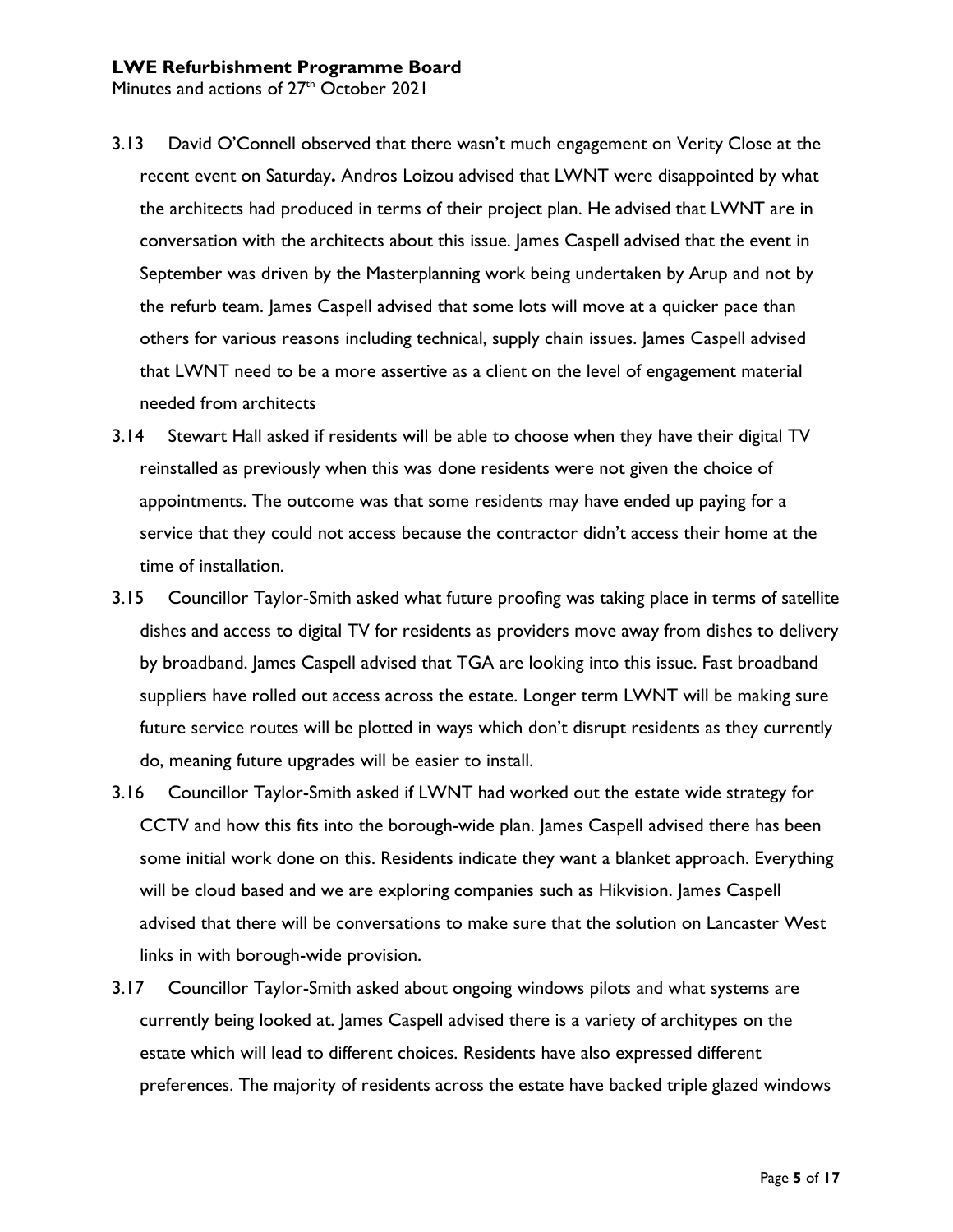although there are some differences in the type of frame people would like. James Caspell advised piloting the supply chain as much as the product.

## **DETAILED DESIGN UPDATE**

- 3.18 **Detailed Design Update -** Bunmi Shekoni shared update on the detailed design of the refurbishment and explained that LWNT has completed the first stage of the three-stage co-design process and initial design idea phase for all lots. Treadgold House and Camborne Mews residents responded very well and residents who spoke to LWNT were very engaged.
- 3.19 **Camborne Mews** 81% of residents who engaged were mainly positive about external wall insulation; 83% were positive about the prospect of triple glazing; 42% preferred a combination of timber and aluminium for the window frame.
- 3.20 **Treadgold House –** 50% of respondents felt that the block appearance needed a lift; 71% of respondents chose tilt and turn windows; 57% of respondents chose white window frames. Proposed balconies to address existing thermal bridge issues and ensure warmer homes and reduce energy bills, whilst providing more private outdoor space.
- 3.21 **Walkways window options –** different window options being explored based on resident feedback. Looking into thermal performance, "Secured by Design" accreditation, window frame thickness (residents would prefer windows frames that are as thin as the existing frames) and cleaning ability of outer windows of each option.
- 3.22 **411 Testerton Pilot windows –** Trialling different window options. Also trialling other retrofit measures including wall insulation, balcony surface and deck insulation to reduce heat loss, MVHR, and sprinklers to maximise fire safety.
- 3.23 **Clarendon Walk, Camelford Walk and Talbot Walk –** in phase one the majority of residents in these blocks were open to the idea of replacing the existing system with lifts and a petition regarding lifts for Clarendon Walk signed by 65 residents. A lot of work to be done on upgrading the current system. There will be opportunities for residents to express preferences on the materials used inside the lifts. Refuse storage being progressed as part of phase two. Works are progressing on Camelford Court roof but there is a delay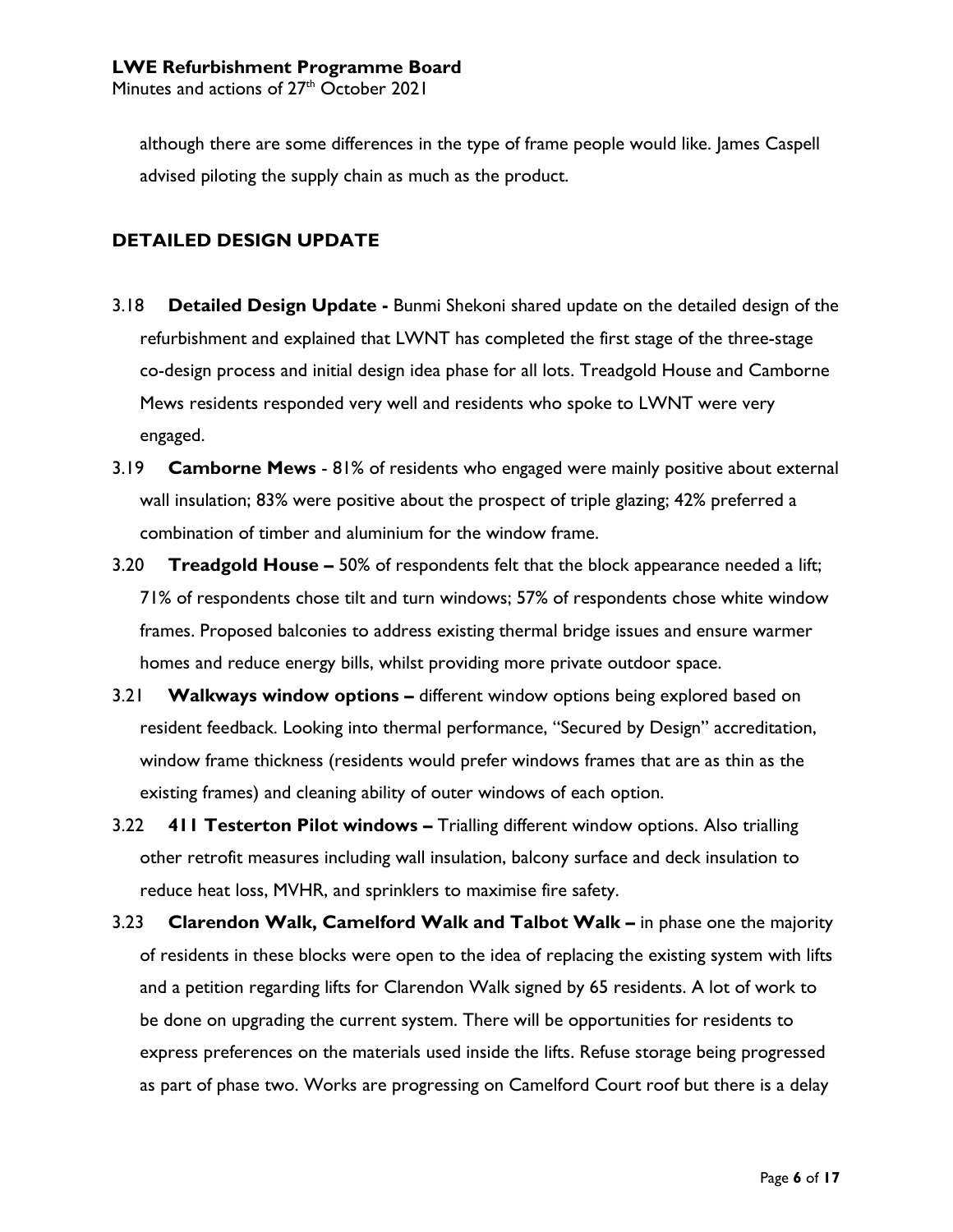in the insulation delivery due to supply chain issues which is being monitored closely. The roof design will be the first bio-solar roof on the estate and in the borough.

- 3.24 **Morland House and Talbot Grove House –** As a result of phase one residents were able to refine choices and preferences for phase two. In phase one, 80% of Morland House and Talbot Grove House residents were more positive about the external wall insulation. Based on this feedback LWNT are exploring more external finishes.
- 3.25 **Climate Adaptation –** Following flash flood events in July 2021, LWNT exploring ways to future proof against future similar events. 25 residents had their homes destroyed. There was  $£200k$  in damage to property and  $£100k$  in decant costs as affected residents had to be placed in hotels. Met with all MDCs to discuss how to futureproof against this. Exploring different SUDS (Sustainable Urban Draining System) techniques which address drainage issues and increase biodiversity.
- 3.26 David O'Connell asked if there had been any investigation into what caused the flash flood event as there have been similar issues previously. Bunmi Shekoni explained that West London drains have been appointed to carry out CCTV drain surveys across the whole estate. Reports for Morland House and Talbot Grove House have been sent through and reports for the other lots are expected. The feedback from this will feed into the project. **Action – Refurbishment Design and Delivery team to Engage Thames Water with regards to drainage**
- 3.27 **Walkways refurbishment costs –** Breakdown of cost of refurbishment. Over budget by around  $\epsilon$ 3.3m as a result of the fire safety works from the fire safety strategy being higher than anticipated. Breakdown of costs for fire safety works. It was noted that the Walkways buildings are difficult to navigate so fire related signage is essential work that must be carried out. Total cost for fire safety works is around  $£11.8m$  but the HRA fire safety budget is  $£6.6m$  so overbudget by  $£5.2m$ . Applying the same approach to other lots and have completed an in-depth cost review.
- 3.28 Councillor Taylor-Smith asked Bunmi Shekoni to clarify how far over budget the Walkways project is. Bunmi Shekoni clarified that the entire project is  $£3.3m$  over budget and the fire safety works are  $£5.2m$  overbudget. James Caspell clarified that this  $£5.2m$  is not in addition to the  $£3.3m$  over budget as there is headroom in the overall project budget meaning the fire safety works will eat into that headroom and therefore the whole budget is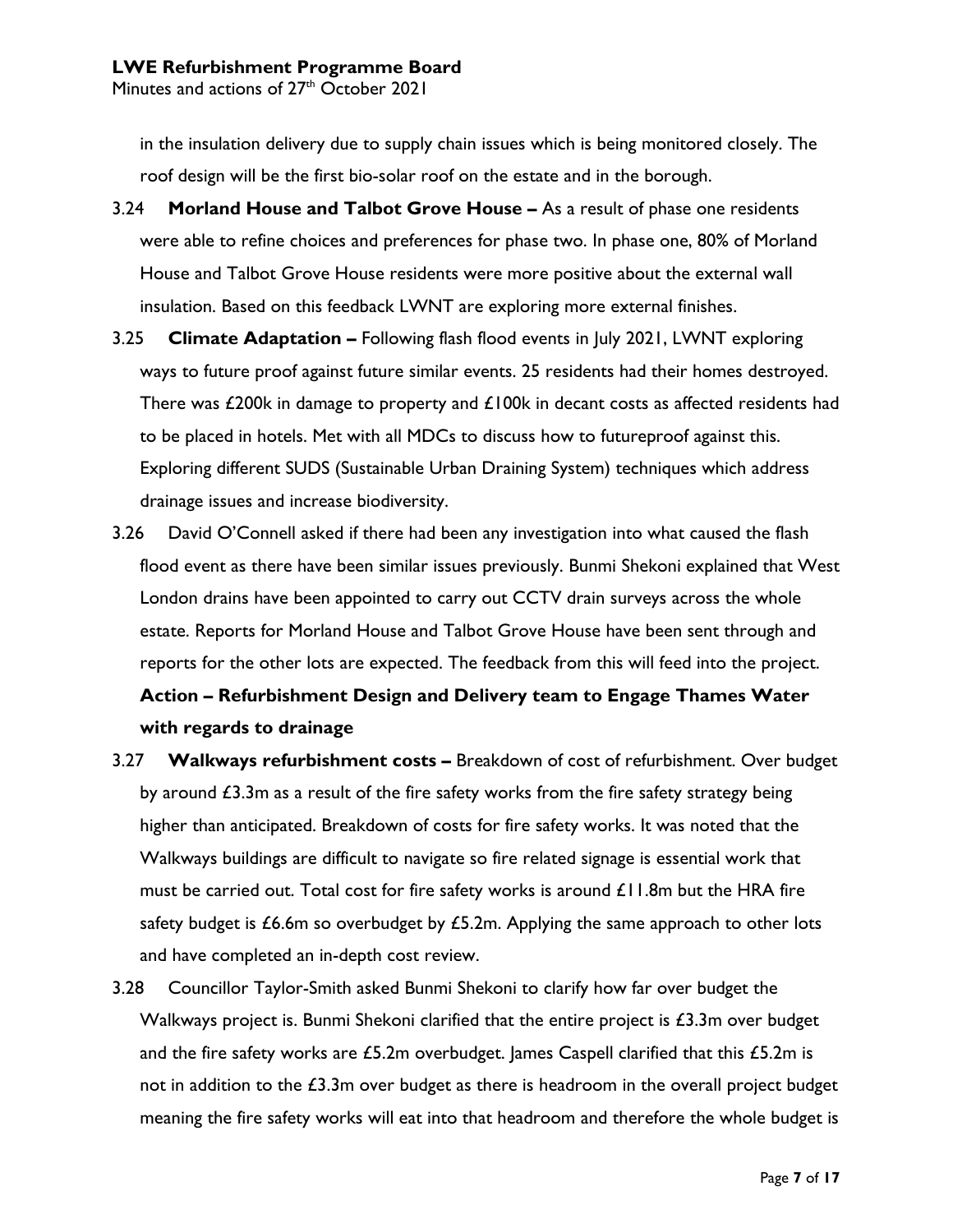Minutes and actions of 27<sup>th</sup> October 2021

working at £3.3 overbudget. Councillor Taylor-Smith asked how this will be addressed. James Caspell answered that the budget has taken a healthily pessimistic approach and that there will be some form of phasing across all blocks and lots to help residents deal with disruption. This is still a challenge and a work in progress.

- 3.29 Councillor Taylor-Smith asked if multiple different window styles are being put in at the same time in the same block during trials or is the preference of the majority of people in that block being taken. Bunmi Shekoni replied that for 411 Testerton Walk pilot two different types of windows are being trialled. Andros replied that there will not end up being many different styles in the same block except for the pilot schemes.
	- 3.29.1 Abbas Dadou commented that residents have been waiting a long time for the windows to be replaced. Stewart Hall asked if there is a timescale for the windows being piloted as after a style has been chosen there will be a wait time of 18 weeks for delivery. Andros Loizou replied that the pilot windows have already been ordered and the contractors have been invited to speak to the team, given the size of the project LWNT team can be fairly strict on timescales. Councillor Taylor-Smith commented that it is important to close the consultation quickly and move on with implementation and it is worthwhile tendering the first and second choices of style. James Caspell highlighted the importance of the engagement process with some residents still feeling they haven't been consulted or listened to.

#### **RESPITE OFFER**

3.30 **Respite Offer** – Linda Fenlon shared an update on the LWNT respite offer for residents. Initially the respite offer was designed to signpost residents to existing offers and events in the community and was centred around four themes: work, welfare, social and relaxation but then the pandemic occurred and most of these services were shut down so LWNT had to think about how we can provide these services ourselves. Through this LWNT have generated the Refurbishment Decant Scheme, co-working spaces, temporary decant properties, the Lancaster West Tea Garden, and the garden volunteering scheme.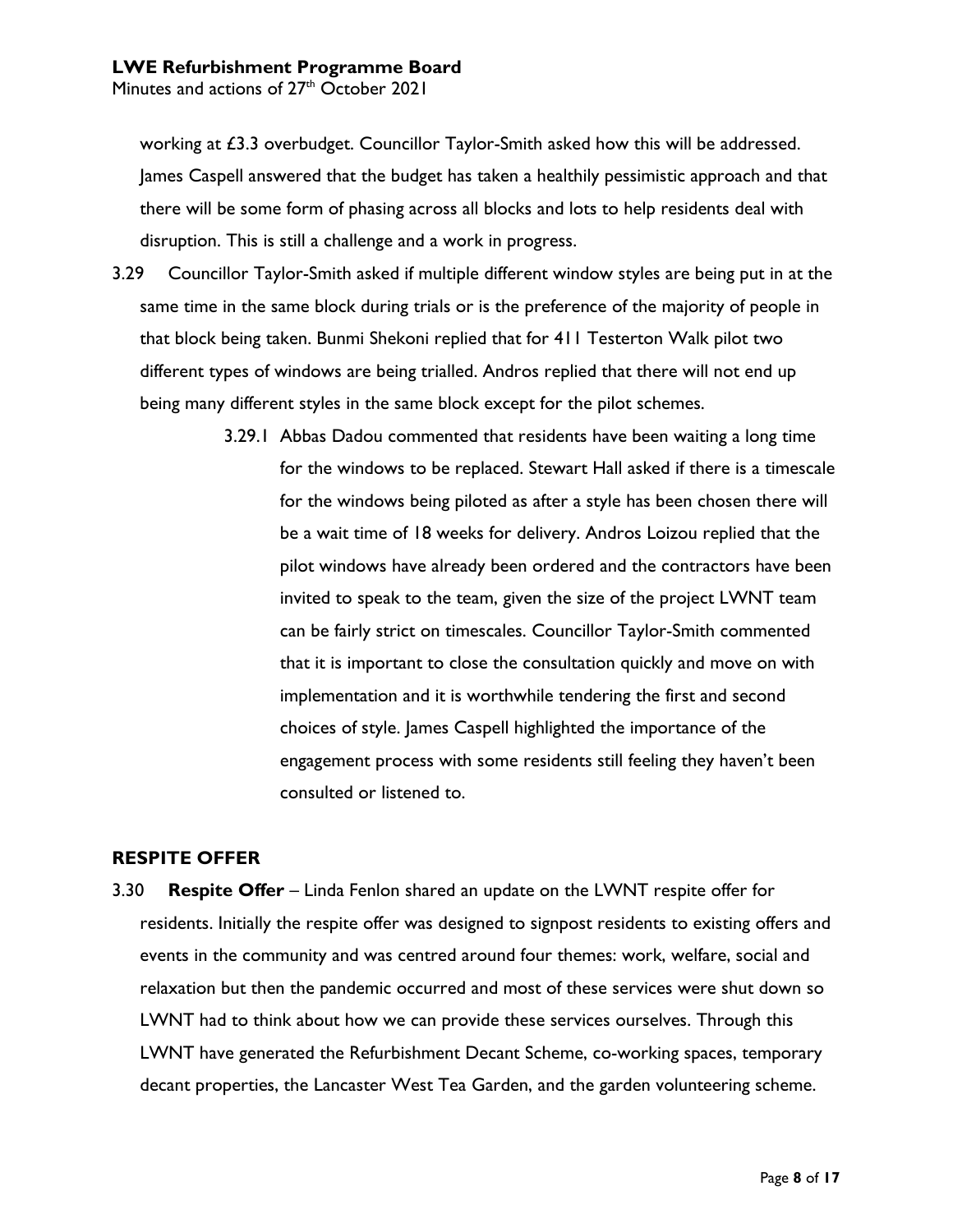Minutes and actions of 27<sup>th</sup> October 2021

- 3.31 **Improving the Respite Offer** Concern arose as to whether this offer was meeting residents' needs, so since July there has been one all estate drop-in session, seven in-person engagements, seven surveys returned to the team by residents, over one hundred residents providing feedback and over two hundred ideas generated by residents.
- 3.32 **Needs and concerns** Four main concerns came out of this: noise disruption; not being able to stay at home; lack of free activities for children, young people, and adults outside of home; and support for those with serious illnesses and accessibility issues.
- 3.33 **Autumn 2021 Respite Offer** A new offer has been generated which is constantly evolving. These are centred around health and wellbeing, work and learning, and cultural and heritage activities. These activities are provided to residents for free and would normally have cost them a significant expense. There is also work ongoing to develop green spaces alongside offering help to residents to pack, move and declutter and dispose of bulky items. LWNT are also looking to make these offers accessible to elderly residents and residents with accessibility concerns. The team have also developed a 'staying with friends and family' offer to help mitigate the costs for residents staying outside of their home.
	- 3.33.1 Councillor Taylor-Smith asked for an update on people being decanted into other properties. James Caspell replied that there have now been sixteen households that have made use of the permanent refurbishment decant and twenty who have moved temporarily. **Action – provide a detailed update on that next meeting.**
	- 3.33.2 Stewart Hall shared experience of using the refurbishment decant scheme and said that there were teething problems.
	- 3.33.3 Stewart Hall asked how many temporary decant properties there are available for residents to use to relax, cook and sleep as there have been some complaints from residents. James Caspell explained that the properties are fairly full at the moment and ideas are being generated to solve this issue. Stewart Hall suggested setting up some of the empty units in Baseline Studios for this purpose. James Caspell replied he is meeting with Council colleagues to discuss this.
	- 3.33.4 Councillor Taylor-Smith asked if people are being notified when noisy work is ongoing. Abbas Dadou said that it is under the control of RBKC.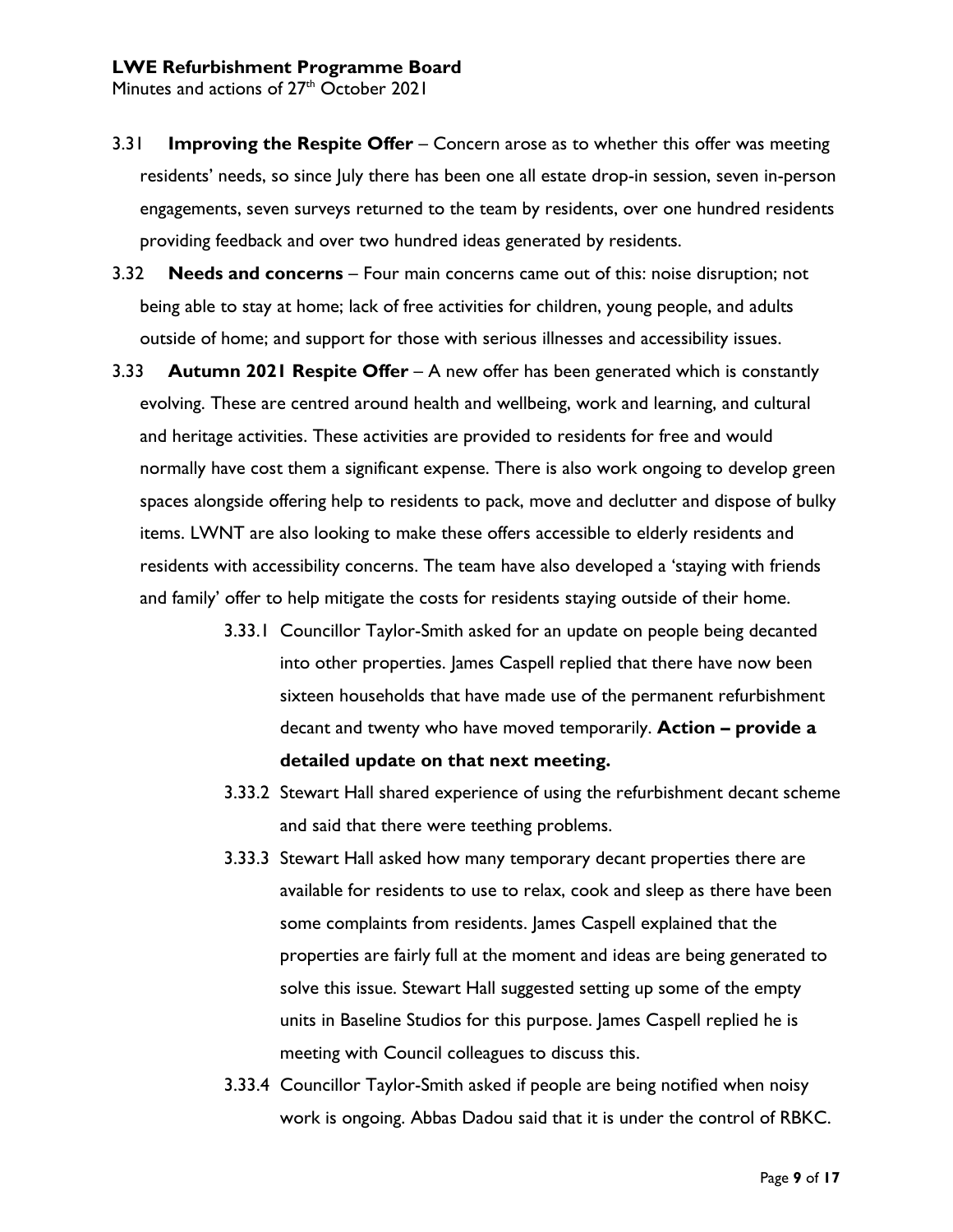## **SUSTAINABILITY UPDATE**

- 3.34 **Sustainability Update** Hannah Smith gave an update on the progress of sustainability projects on the estate. The sustainability strategy has been launched since the last programme board meeting.
- 3.35 **Feedback from recent engagement events** Some actions fairly quick and easy to implement, such as littering campaigns, which are already ongoing. Permeable paving on the estate is something that is being investigated and some pilots for the estate are being worked on.
- 3.36 **Walkways food waste pilot** Feedback from how the food waste pilot is going. Lots of very positive feedback from residents and participation rate is at 42.3% which is a lot higher than the borough average. Next steps including rolling it out across the rest of the estate as well as the whole borough and improving monitoring and reporting techniques. Work is being done to encourage reduction in food waste.
- 3.37 **Social Housing Decarbonisation Fund Demonstrator updates** Pulse airtightness machine is being used to measure airtightness of buildings. Staff are being trained up to use this. Work is being done with the London School of Economics which will look at the social impact of the refurbishment programme and interviews with key stakeholders are being organised.
- 3.38 **Green building skills** Seven LWNT staff undertaking Retrofit Co-ordinator Training, training opportunities being offered to the team at all different levels. Looking at rolling out training to contractors and residents.
- 3.39 **SDHF Wave 1 bid** Submitted bit to the next wave of the Social Housing Decarbonisation Fund, working with wider social management team. £1.2m for Lancaster West, mainly for Clarendon Walk and Talbot Walk triple glazed windows and for six pilot homes in Verity Close and Camborne Mews.
- 3.40 **Future Neighbourhoods Fund bid –** Hoping to hear good news on outcome of this bid 28 November 2021 (tomorrow). Application is for the whole Notting Dale Ward and is looking to tackle environmental issues and biodiversity whilst also tackling inequality and support the development of new green skills and jobs. Working with many different organisations across the borough on this.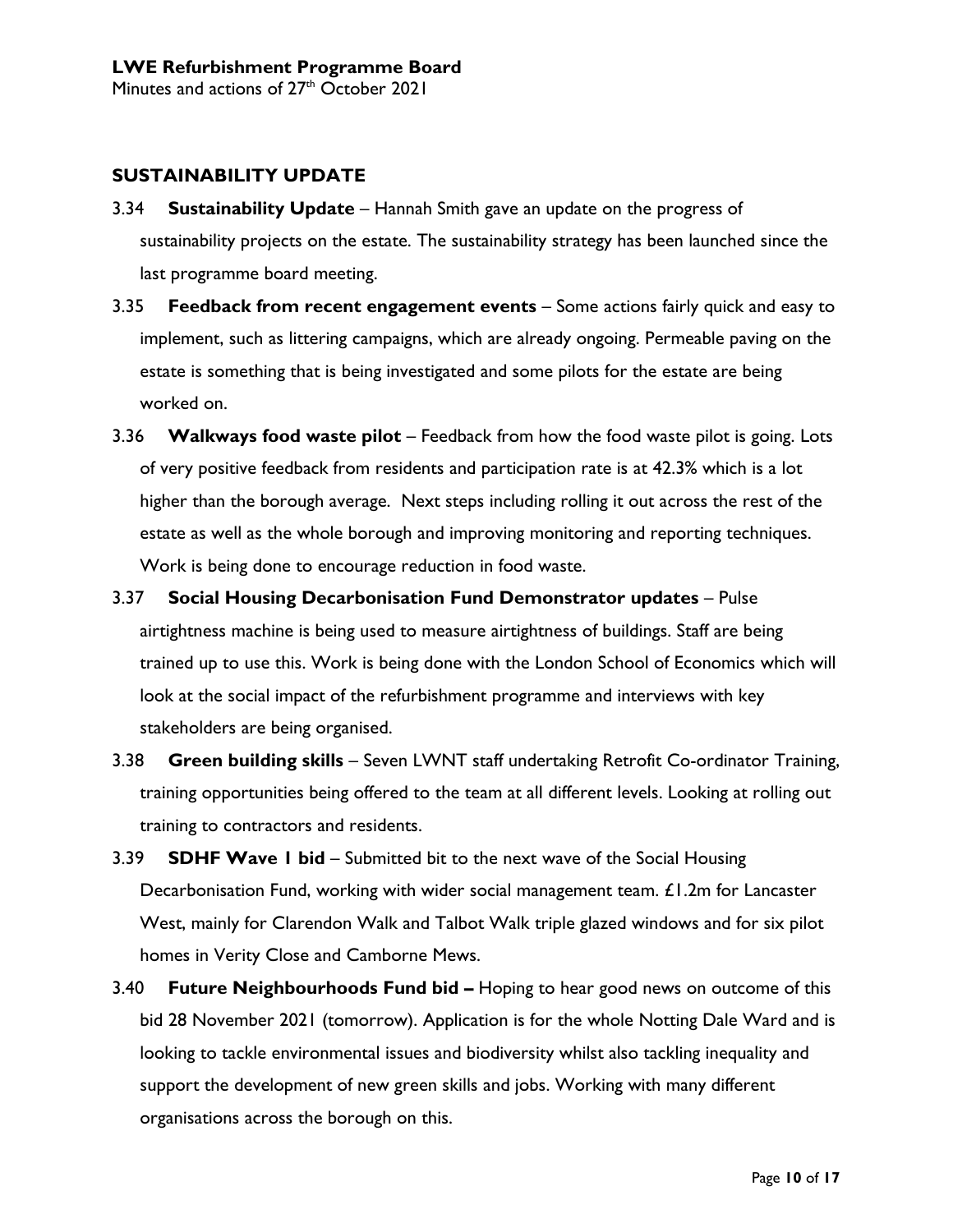- 3.40.1 Stewart Hall asked if food waste collection has increased. Hannah Smith answered that the van currently collecting the food waste runs on diesel and that RBKC are looking into swapping to a more sustainable option. Yvette Freestone replied that the council's environmental services team are looking to expand this scheme and to purchase more electric collection vans. Information is also going to be collected on the process of waste collection and how much waste is collected.
- 3.41 **Future Neighbourhoods Fund bid video –** Hannah Smith shared a video that was used for the Future Neighbourhoods Fund bid application.

## **HEAT NETWORK – RESIDENT FEEDBACK**

- 3.42 **Heat Network – Resident Feedback** Janet Hall shared an update on the Notting Dale Heat Network project. The initial phase of the resident co-design process has been completed and information was gathered on any problems residents have with their current heating system and what they would like to see in the future. Phase two (emerging preferences and choices) is underway and research is being conducted into what kind of heating controls residents would prefer and what payments systems could be offered. Work is being done with a resident focus group to find out more information on this. The final part of the co-design will be confirming the final price promise and heat network pricings; final customer guarantee and vulnerability policy; and sharing the final design on a block basis.
- 3.43 **Different heating experiences in different blocks –** There has been a large variation in the level of participation from different blocks and this will be monitored going forward.
	- 3.43.1 Councillor Taylor-Smith asked what the main concerns are from residents about current heating. Janet Hall replied that residents in the Walkways were concerned that they currently do not have good control of their heating. Morland House were concerned that their current connection to the heating network is not working correctly.
- 3.44 **Resident poll on new heat network –** Nearly 9/10 residents support the renewable heat network but when this data is looked at in more detail there is a difference between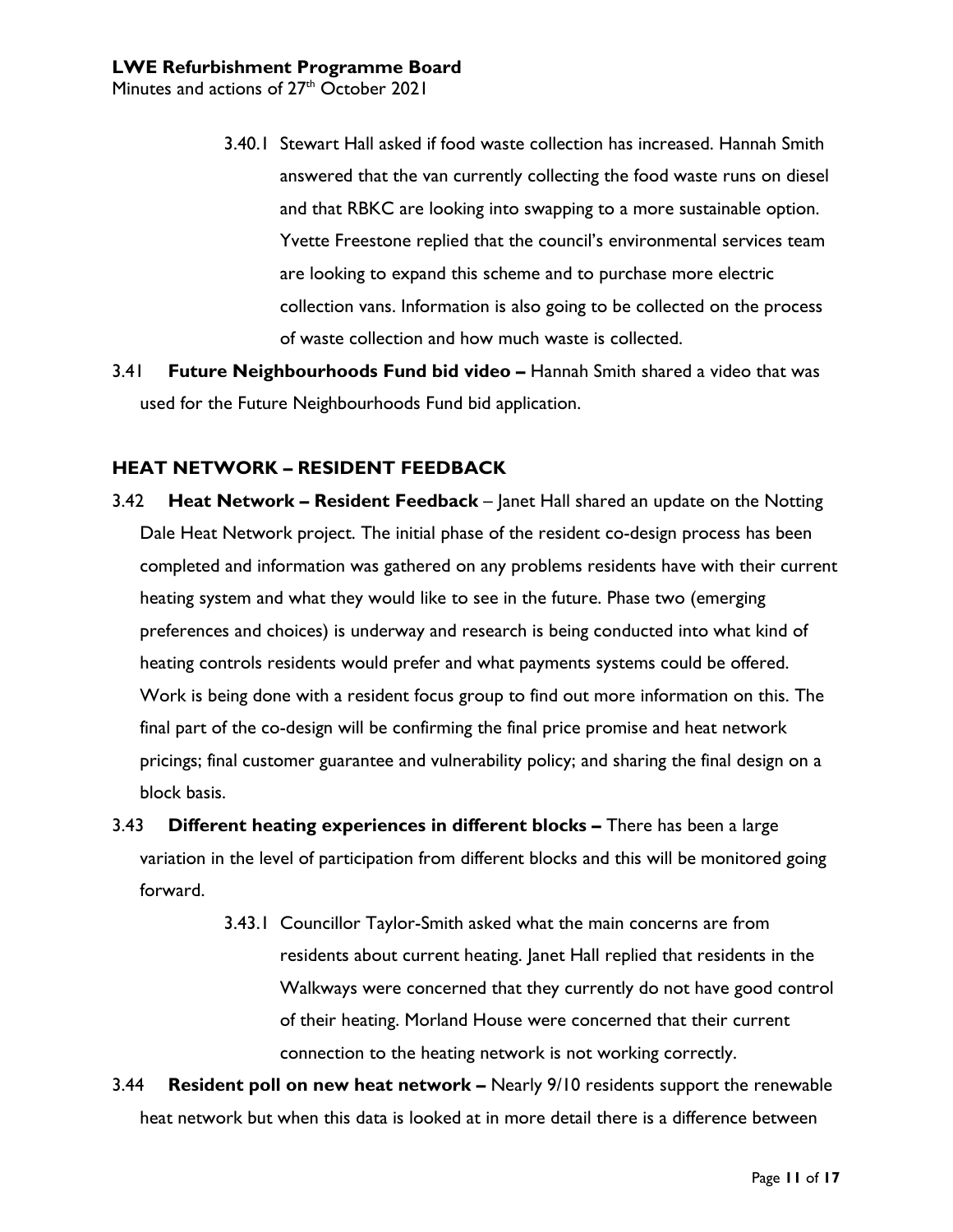residents who are connected to the communal heat network and those who have individual gas boilers. Those on the communal network are very supportive of the project whereas those who have a combi-boiler are only around 50% supportive.

- 3.45 **Resident Co-design Workshop –** a request was made at the last resident co-design workshop that residents would like more face-to-face engagement so LWNT plan to incorporate door knocking into their plan. There have been questions about what it means for the estate to be going away from gas and a definition about what this means needs to be finalised. There are also questions around solar panels. Communication needs to be improved on this.
- 3.46 **Communicating the need for change –** The two existing gas boilers need replacing and the phasing out of gas by 2030 goal to achieve Net Zero Carbon goal has caused some tension with residents.
- 3.47 **Supporting a smooth transition -** Transitioning from a system where some residents have no idea what they're paying for heating to a system where they will know exactly how much they are paying. Examples of other estates that have been through this transition have been looked at and as a result, LWNT are looking into installing heat meters before the renewable heat network is connected so residents can understand what their energy use is. A request is being made for residents with combi-boilers to share their bills with LWNT so they can understand their heat usage.
- 3.48 **Codesigning our energy centre(s) –** currently shortlisting potential options for this and whether it will be one or multiple locations on the estate. Residents will be consulted on this.
	- 3.48.1 Councillor Taylor-Smith asked if there were any current ideas for the energy centre. Andros Loizou answered that the team are looking into using the safety store or outside the Kensington Leisure centre and James Caspell added that there is a possibility of the room where one of the existing boilers is located being used.
- 3.49 David O'Connell asked how big the energy centre will be. Janet Hall replied that this depends on whether it will be one, or multiple locations, but it will be at least three shipping containers in size. Jeff Laidler replied that it depends how visible residents would like the heat network to be. Councillor Taylor-Smith asked if the location is being picked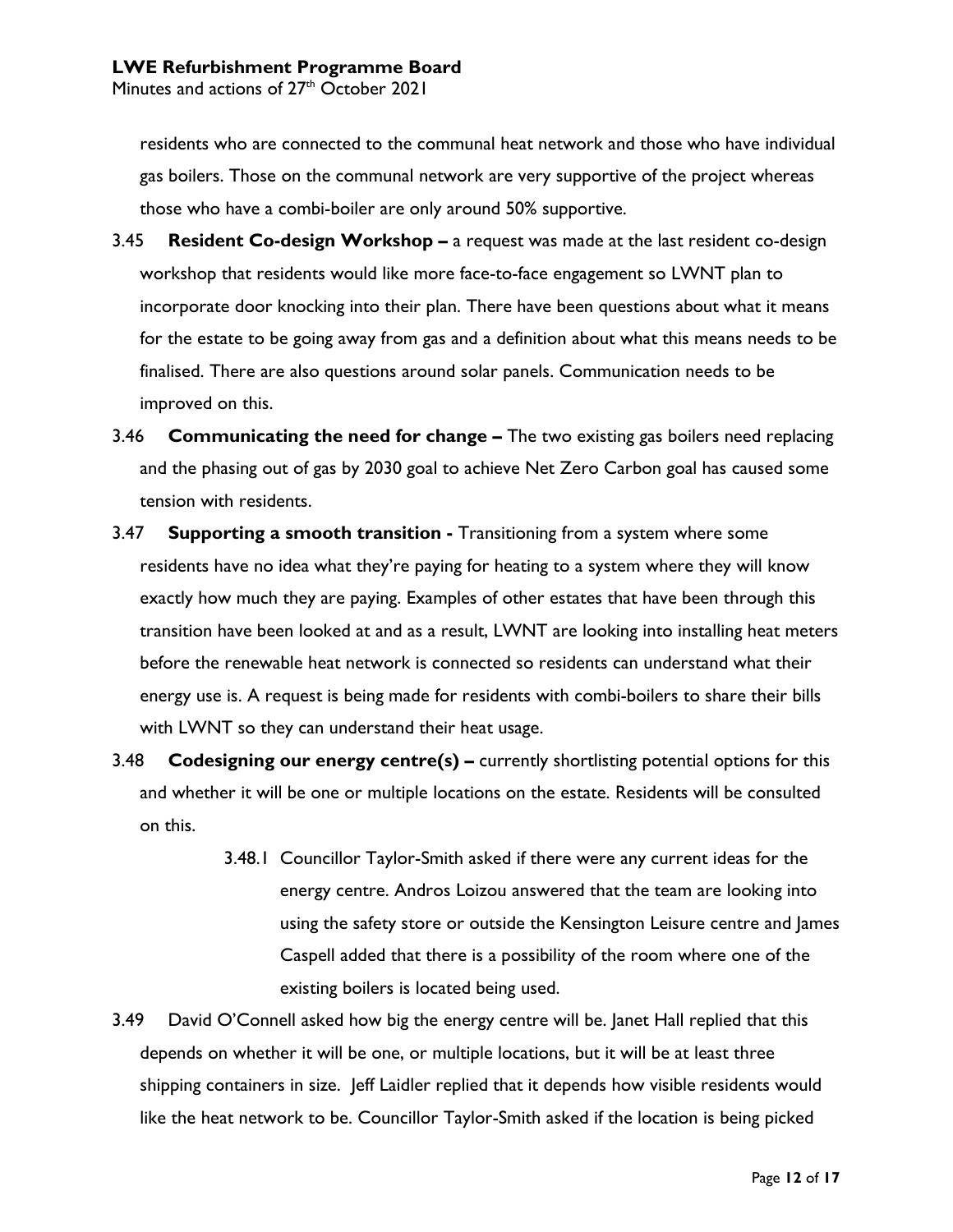would be determined by trying to keep heat loss to a minimum. Jeff Laidler confirmed this and replied that the Kensington Leisure Centre location is best for this.

- 3.50 David O'Connell asked how noisy the energy centre will be. Jeff Laidler replied that Air Source Heat Pumps aren't very noisy but that the energy centre will be sizable and may cause some noise concerns, but this will be looked into further. Janet Hall added that there are a number of planning permissions around this as well.
- 3.51 Abbas Dadou asked how the pricing is being decided. James Caspell answered that the heat network resident focus group is working on this and LWNT are looking into a way to model prices in a way that should lead to improved affordability of heating. James Caspell noted that the biggest challenge is going to be persuading residents who are on gas combiboilers, and this will be addressed at the next heat network focus group. Work is going into setting up a local energy provider for a special purpose vehicle so that the project can receive the  $\pounds1$ . Im investment from the heat network programme grant but it does not close the door on options including keeping the energy centre fully council owned. Councillor Taylor-Smith pointed out that there is a big risk in putting the infrastructure into place and then residents not signing up to the network and that a lot of work is going to be going into persuading people. Stewart Hall pointed out that he and other residents he has spoken to are in favour of the proposed heat network as it helps move the estate towards more renewable heating.
- 3.52 Jeff Laidler explained that Treadgold House, which currently has individual combi-boilers will be made zero carbon from the beginning of the refurbishment and will provide an example for the rest of the residents.
- 3.53 David O'Connell pointed out that it is very important to have strong management of the local energy provider in the future and that residents have an input in the running in the long term. James Caspell replied that LWNT have analysed other heat network boards set up by local councils and none of them have resident board members, but LWNT are proposing that the board of the new heat network has resident representation. Councillor Taylor-Smith explained that originally the option of the energy company being privately run was considered but the decision to have the company being council run was very important to be able to provide residents with what best fits their needs.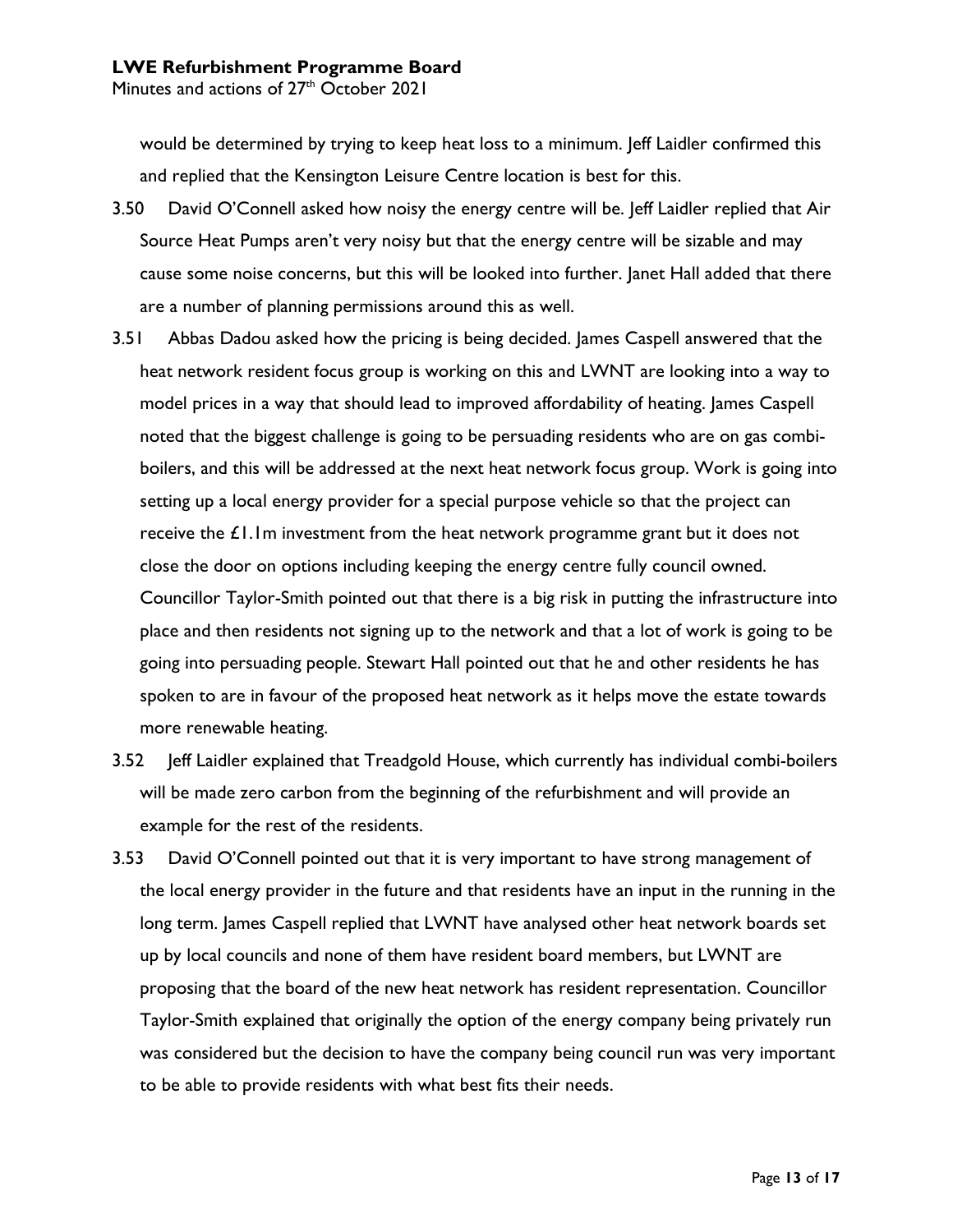Minutes and actions of 27<sup>th</sup> October 2021

### **RISK MANAGEMENT UPDATE**

- 3.54 **Risk Management Update –** Shaun Haden shared an update on risk management for the Lancaster West Refurbishment. The four high level risks: disruption and disturbance; costs aligned with budget, demand for decants and respite, and climate change impacts. These have been discussed throughout the meeting. These have been scored highly because the team are monitoring and mitigating them well. Since last month there has been an increase in the higher rated risks but a decrease in the total number of risks that have come onto the register. The team is mitigating risks through planning work carefully to minimise disruption and disturbances; developing a respite service; developing a system for reporting complaints; cost plans are being developed which are open and transparent; detailed design work is an ongoing process; and LWNT are continuing to work with funders to maximise the amount of money the projects have as well as trying to source additional income. There is some work to do on addressing the demand for decants and respite and this will continue to be high on the risk agenda. The impact of climate change to homes is a continual risk that will be managed.
- 3.55 **New Social Homes -** £509,000 of grant received from One Public Estate's 'Brownfield Land Release Fund' which will help to develop the proposal for 34 new homes with an emphasis on larger homes as the residents have requested. The homes will be 100% social rent and flat level access is a priority. These will be located in the under croft of Hurstway Walk and Testerton Walk.
	- 3.55.1 Councillor Taylor-Smith asked if this can be completed while residents are let in-situ in the properties above. Shaun Haden replied that this is something that is being looked into and part of the refurbishment work of the blocks will allow for enabling work to be undertaken.
	- 3.55.2 Councillor Taylor-Smith asked what the timing on this project is. Shaun Haden replied that the fund must be spent by 2024 but LWNT are hoping the work will begin before that. **Action – Shaun Haden to provide more detailed update at next meeting.**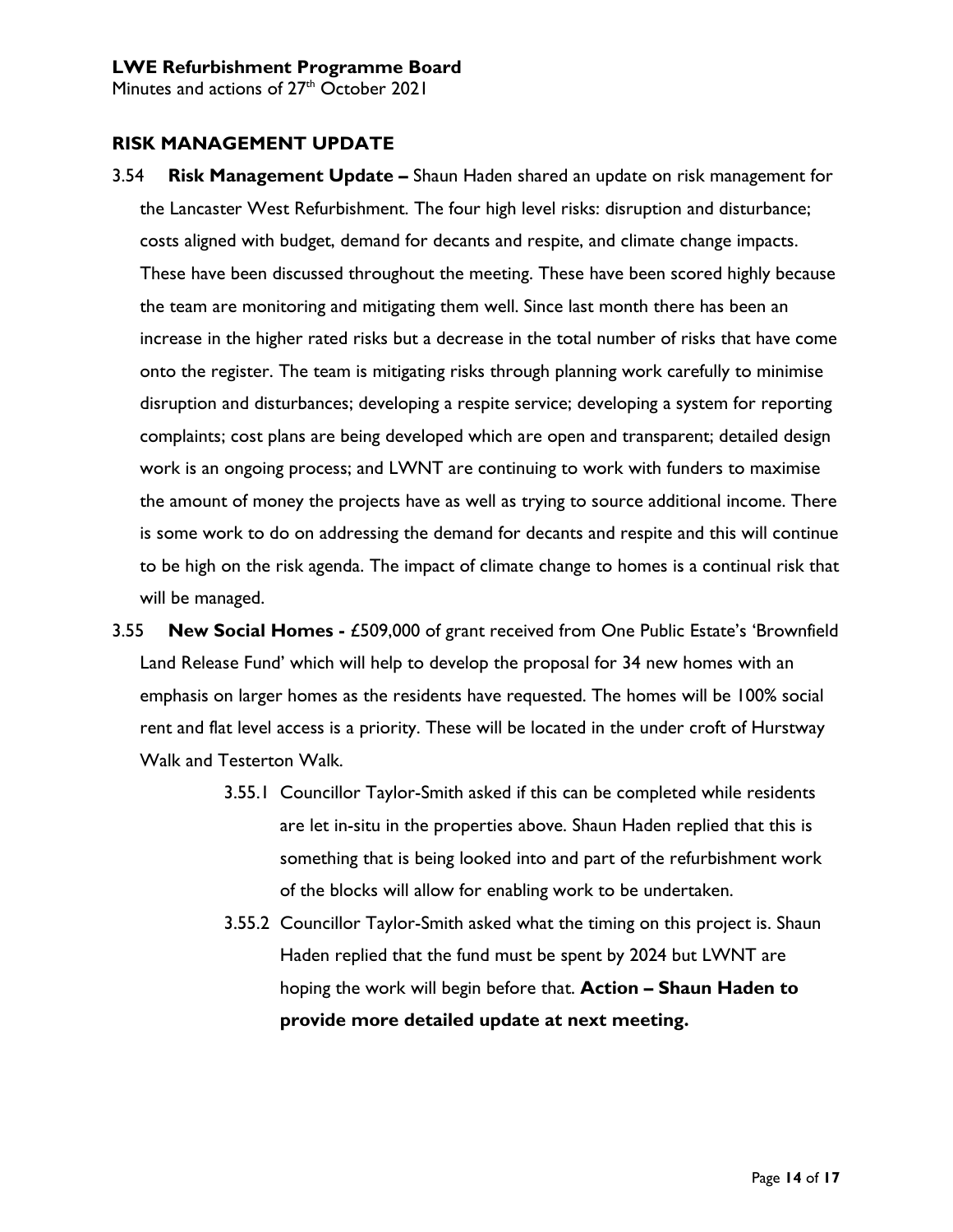## **4.0FINANCIAL UPDATE**

4.1 **Financial Monitor –** James Caspell shared an update on the finance monitor. This covers initial funding from both council and the Department of Levelling Up. The main change in terms of budgetary direction is the increase of forecasted expenditure for the financial year notwithstanding the previously mentioned changes to supply chains. Included is a breakdown with block specific information of the various grants that have been received.

## **5.0PROPERTY REFURBISHMENT AND DECARBONISATION**

- 5.1 **Property refurbishment progress -** James Caspell shared an update on property refurbishment and decarbonisation on the estate. Now up to 32% of all tenancy homes on the estate have had refurbishment – either full or partial refurbishment as per what LWNT have required and what residents have asked for. The target is 32% for the financial year which will probably be surpassed.
- 5.2 **Decarbonisation –** James Caspell shared an update on the decarbonisation process through refurbishment including the average energy performance certificate and pointed out that some of the elements being taken out of void properties have started to be recycled.
- 5.3 **Percentage of refurbished tenanted properties by block –** James Caspell highlighted the map showing the percentage of tenanted properties that have been refurbished by block.
- 5.4 **Verity Close –** James Caspell shared the full report of 50 Verity Close retrofit which is available on the WeAreW11 website and at the front of Baseline Studies. James Caspell highlighted that the heat demand result did not meet the target the project intended and that this offers a key learning for the team. Through this learning LWNT would be able to deliver the same project again for £30,000 less. This needs to be replicated at scale and looking at whole blocks in the future. Residents have been living in the property for around 6 months with no repairs needed and their experience is being documented. Another property (54 Verity Close) has been identified for external wall insulation. This should help to achieve the standards that were not achieved in 50 Verity Close as this property only received internal wall insulation.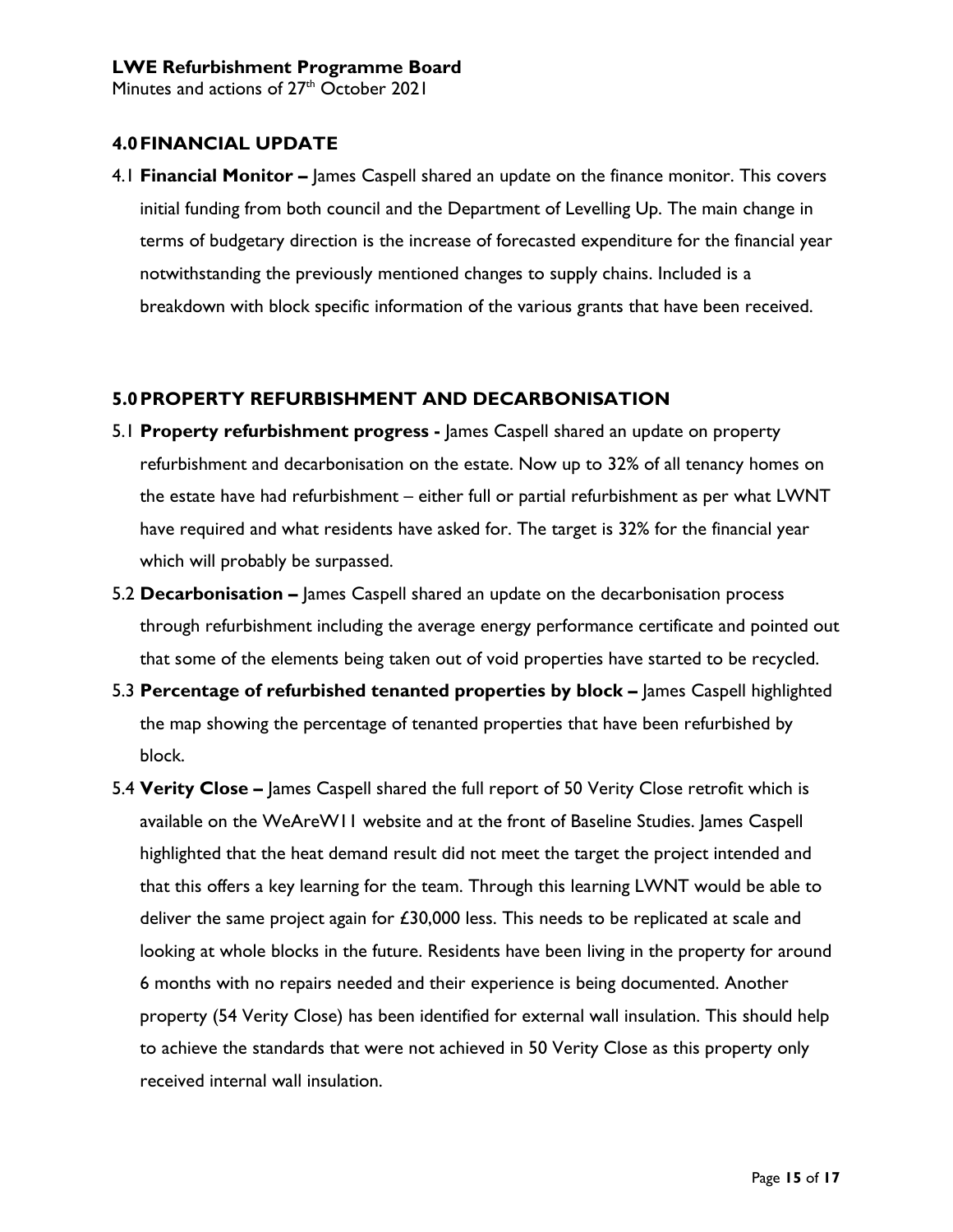5.4.1 Councillor Taylor-Smith highlighted that the next step is to do the project again on another property and see if the costs can be reduced. The project would benefit from a report on which parts of the project are most valuable and where future funding should be directed.

#### **6.0COMMUNITY DEVELOPMENT AND SOCIAL VALUE**

- 6.1 Hibo Yusef shared an update on the progress of the Community Development projects. The Community Development Strategy is currently being finalised and focuses on four key areas: maximising financial and career opportunities; being healthier and well; living more sustainably on a garden estate in a greener neighbourhood; and living in a connected community as drivers of change, experiencing improved levels of equality. Just under  $£2m$ has been reinvested in the estate. Since April this amount is over £600,000. The LancWest Works scheme has been a great success and has employed nine residents to date. There are currently ten live garden projects on the estate. Several vaccination pop ups were delivered on the estate and 50 free massage sessions have been delivered on the estate which have been very well received. Over 600 hours of volunteering has been completed through the gardening volunteering scheme.
- 6.2 **Upcoming priorities –** diversity and improved nutrition, improving access to medical service and sports facilities on the estate as well as increasing physical and emotional wellbeing of the residents.

#### **7.0AOB**

- 7.1 Abbas Dadou asked why leaseholders have to pay for the fire safe doors. James Caspell replied that for residents of the Walkways, Treadgold House and Verity Close the leaseholders are not being charged. Leaseholders own their front doors and so are required by law to make sure that their door is compliant with fire safety regulations. LWNT are offering for these leaseholders to be able to buy into a programme at a better price.
	- 7.1.1 David O'Connell asked why this was offered for free to the Walkways. James Caspell responded that this was gifted to the Walkways block as a result of the urgency required for their replacement. As it was gifted to the Walkways, this was also gifted to Treadgold House and Verity Close. The average cost to the leaseholder is around £1200 - £1550.